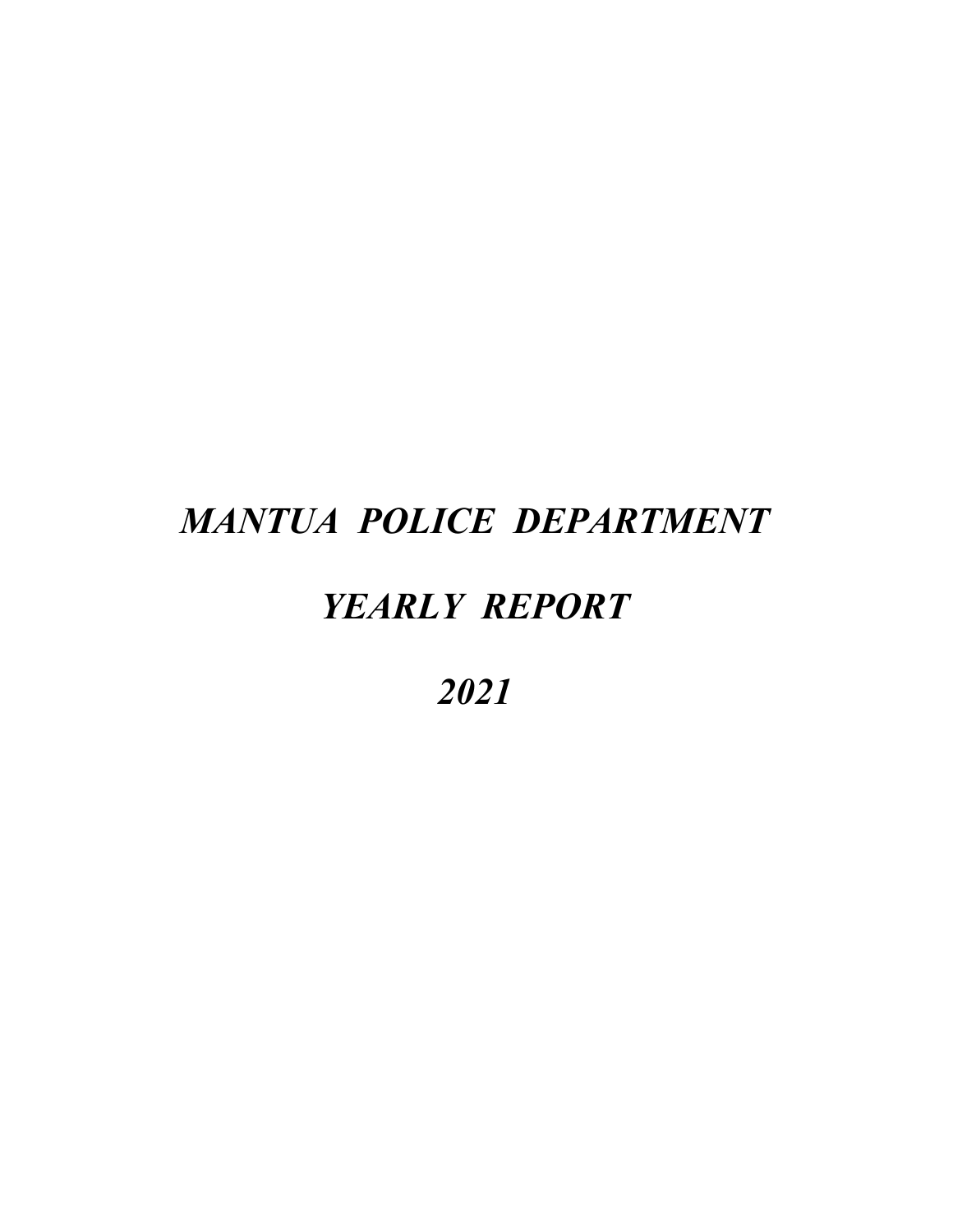| MUTUAL AID CALLS FOR OTHER DEPARTMENTS |                                            | 2020 | 2021            |
|----------------------------------------|--------------------------------------------|------|-----------------|
| Portage County Sheriff's Department    |                                            | 175  | 142             |
| <b>Ohio State Patrol</b>               |                                            | 50   | 28              |
| <b>Other Police Departments</b>        |                                            | 23   | 10 <sup>1</sup> |
| <b>Street/Service Departments</b>      |                                            | 21   | 29              |
| <b>Fire Department</b>                 |                                            | 70   | 71              |
| <b>Other Government Departments</b>    |                                            | 6    | 5               |
|                                        | <b>TOTAL ASSISTS GIVEN</b>                 | 345  | 285             |
|                                        |                                            |      |                 |
|                                        |                                            |      |                 |
| <b>MEETINGS ATTENDED:</b>              |                                            | 2020 | 2021            |
|                                        | Departmental Meetings/Inter-Dept. Training | 2    | $\overline{0}$  |
|                                        | Other Police Related Meetings/MARCS/911    | 53   | 51              |
| <b>Public Tours</b>                    |                                            | 1    | $\overline{2}$  |
| Safety                                 |                                            | 6    | $\overline{7}$  |
| Seminar                                |                                            | 0    | 0               |
| O.C. Training                          |                                            | 1    | 1               |
| <b>ASP Training</b>                    |                                            | 1    | 1               |
| Radar Training                         |                                            | 0    | 0               |
| <b>Range Qualifications</b>            |                                            | 1    | 1               |
|                                        |                                            |      |                 |
|                                        |                                            |      |                 |
| OTHER DEPARTMENTAL ACTIVITY:           |                                            | 2020 | 2021            |
| Soap Box Derby                         |                                            | 1    | 1               |
| Parades Handled                        |                                            | 1    | 3               |
| Races                                  |                                            | 0    | 1               |
| Art on The Hill                        |                                            | 0    | 1               |
| Potato Festivial                       |                                            | 0    | 1               |
| <b>Trick or Treat</b>                  |                                            | 1    | 1.              |
| Assists (Motorist and Public)          |                                            | 349  | 384             |
| <b>Bar Checks</b>                      |                                            | 3    | $\overline{2}$  |
| <b>Foot Patrol</b>                     |                                            | 21   | 102             |
| <b>House Checks</b>                    |                                            | 2228 | 2153            |
| Open Doors, Windows, Gates             |                                            | 23   | 13              |
| School Zones                           |                                            | 202  | 224             |
| Suspicious Person/Vehicles             |                                            | 84   | 62              |
| <b>Lift Stations</b>                   |                                            | 1127 | 0               |
| Reservoir                              |                                            | 234  | 0               |
| Sewer/Water Plant                      |                                            | 446  | 0               |
| <b>Buchert Park</b>                    |                                            | 0    | 261             |
| <b>Dollar General</b>                  |                                            | 0    | 185             |
| Service Department                     |                                            | 0    | 230             |
| <b>Security Checks</b>                 |                                            | 0    | 871             |
|                                        |                                            |      |                 |
|                                        |                                            |      |                 |
| <b>WARNINGS ISSUED:</b>                |                                            | 2020 | 2021            |
| Curfew                                 |                                            | 0    | 0               |
| Equipment                              |                                            | 112  | 86              |
| Registration                           |                                            | 13   | 23              |
| Safety Belt                            |                                            | 0    | 0               |
| Traffic (Moving)                       |                                            | 382  | 364             |
| Parking                                |                                            | 0    | 0               |
| Miscellaneous                          |                                            | 0    | 0               |
| <b>TOTAL</b>                           |                                            | 507  | 473             |
| <b>CRUISER MILEAGE FOR THE YEAR:</b>   |                                            | 2020 | 2021            |
| 2014 Ford Explorer (1027)              |                                            | 7291 | 7726            |
|                                        |                                            |      |                 |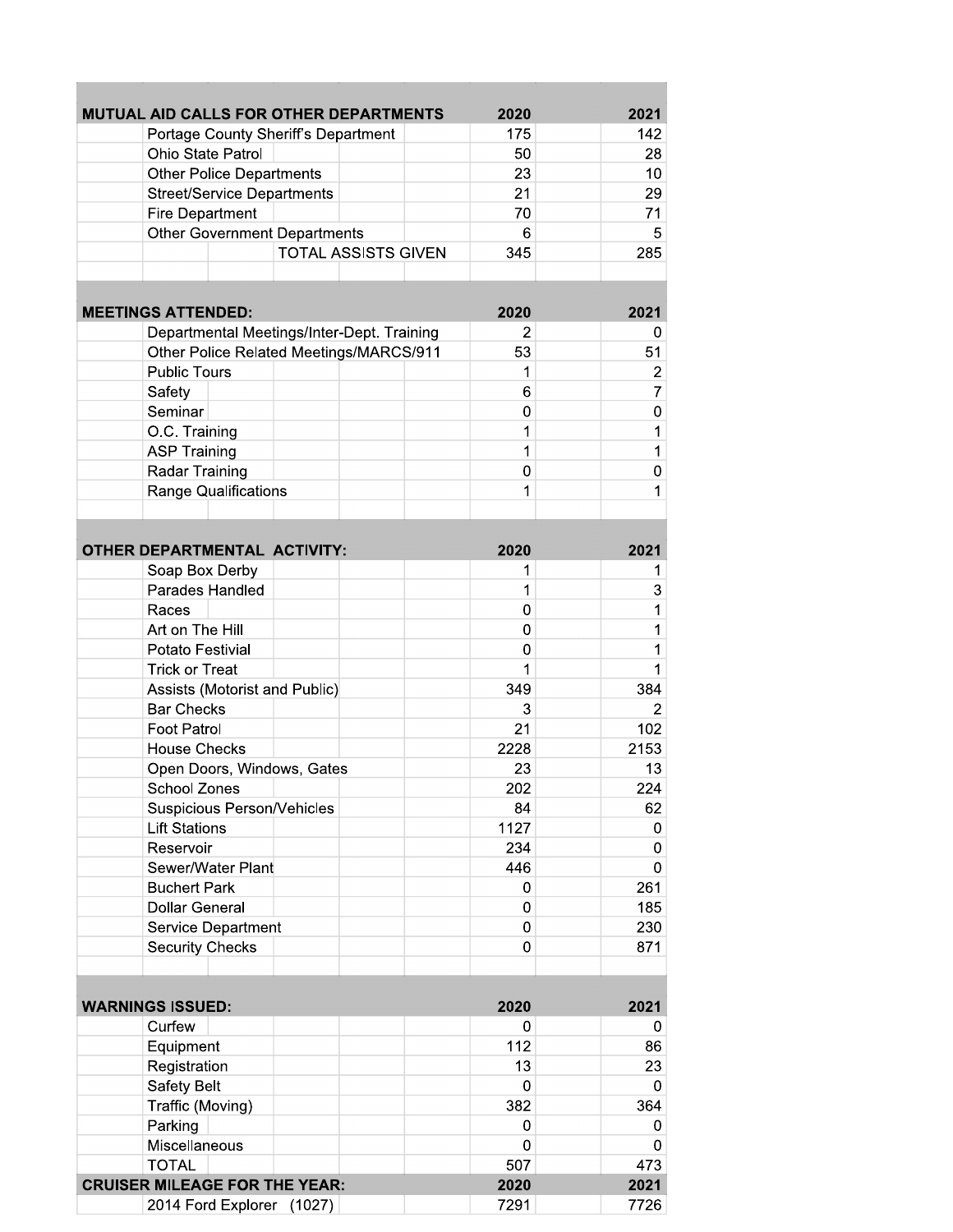| 2014 Ford Explorer (1028)               | 4653  | 4485  |
|-----------------------------------------|-------|-------|
| 2019 Chev Tahoe (1030) In Serv. 10-2019 | 8263  | 6401  |
| 2014 Chevy Tahoe K9 (1031)              | 17220 | 11486 |
|                                         |       |       |
| <b>TOTAL MILES DRIVEN</b>               | 37427 | 30098 |
|                                         |       |       |
|                                         |       |       |
| <b>GARRETTSVILLE POLICE</b>             | 2020  | 2021  |
| Service/Cad Calls                       | 6843  | 5119  |
| <b>Traffic Stops</b>                    | 1287  | 438   |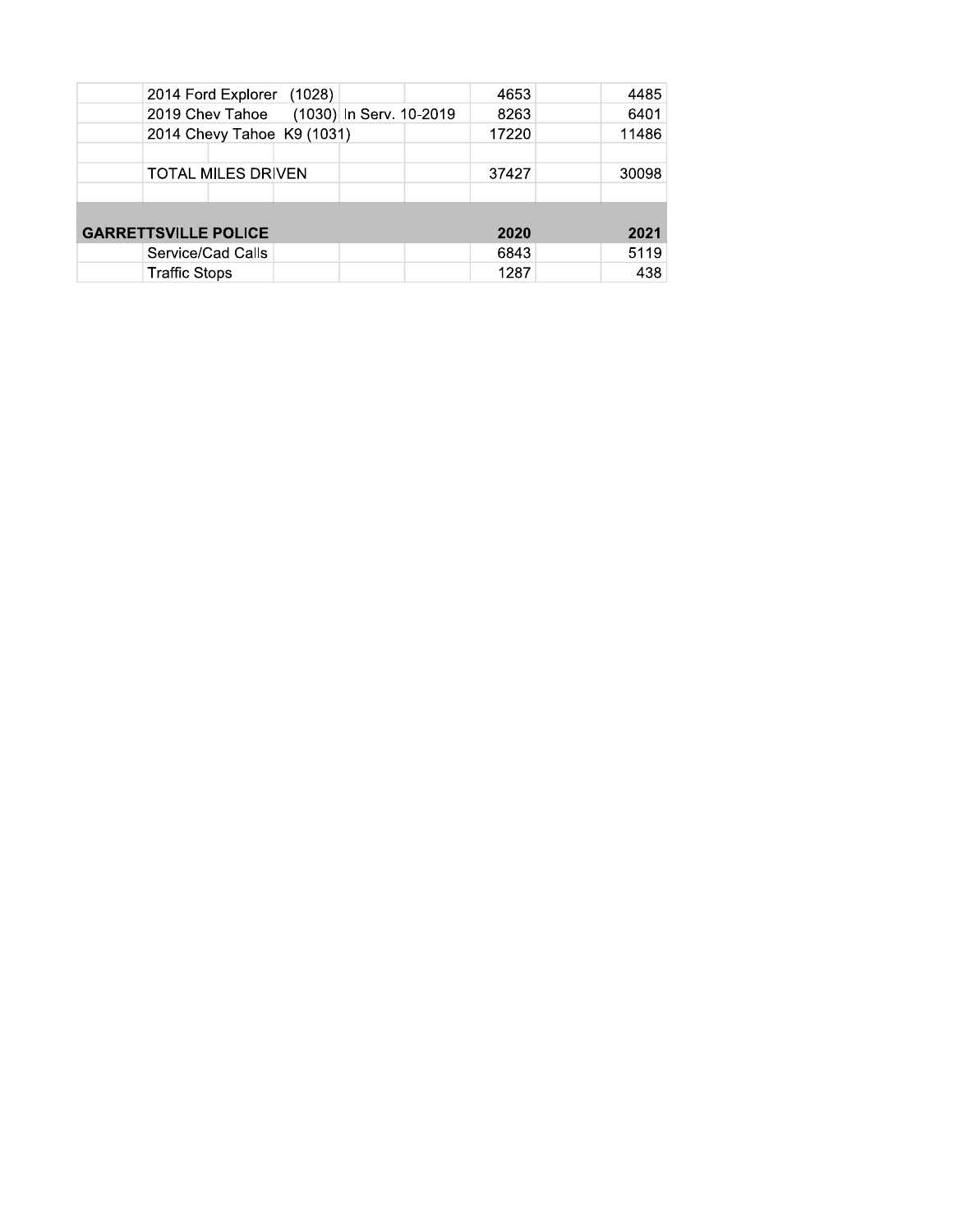| POLICE CASES / CALL FOR SERVICE 2021 |                |                |    |             |              |                         |
|--------------------------------------|----------------|----------------|----|-------------|--------------|-------------------------|
| <b>INCIDENTS</b>                     | <b>CASES</b>   | <b>CLEAR</b>   | UI | <b>CS</b>   | <b>CLEAR</b> | <b>TOTAL</b>            |
| 911 Hang Up                          | 0              | 0              | 0  | 8           | 8            | 8                       |
| Abandonded Vehicle                   | 8              | 8              | 0  | 0           | 0            | 8                       |
| Accident                             | 14             | 14             | 0  | 3           | 3            | 17                      |
| Alarm Drop                           | 0              | 0              | 0  | 23          | 23           | 23                      |
| Assault                              | 2              | 2              | 0  | $\mathbf 0$ | $\mathbf 0$  | $\overline{2}$          |
| Assist                               | 6              | 6              | 0  | 65          | 65           | 71                      |
| Animal at Large/Animal Complaint     | 1              | 1              | 0  | 10          | 10           | 11                      |
| Civil Dispute                        | 0              | 0              | 0  | 8           | 8            | 8                       |
| Confidential Investigation           | 3              | $\overline{c}$ | 1  | 0           | 0            | 3                       |
| <b>Criminal Mischief</b>             | 0              | 0              | 0  | 1           | 1            | 1                       |
| DAV(Disabled Vehicle)                | 0              | 0              | 0  | 4           | 4            | 4                       |
| Departmental Information             | 1              | 1              | 0  | 0           | 0            | 1                       |
| DOC (Disorderly Conduct)             | $\overline{c}$ | $\overline{c}$ | 0  | 0           | 0            | $\overline{\mathbf{c}}$ |
| <b>DOA</b>                           | 2              | 2              | 0  | 0           | 0            | $\overline{c}$          |
| Disturbance                          | 4              | 4              | 0  | 13          | 13           | 17                      |
| Domestic                             | 2              | 2              | 0  |             |              | $\mathbf{3}$            |
| Drug Offense                         | 5              | 5              | 0  |             |              | 6                       |
| Drug Paraphernalia                   | 2              | 2              | 0  | 3           | 3            | 5                       |
| <b>DUI</b>                           | 2              | 2              | 0  | 0           | 0            | 2                       |
| <b>DUS</b>                           | 3              | 3              | 0  | 0           | 0            | 3                       |
| <b>Found Property</b>                | 0              | 0              | 0  | 4           | 4            | 4                       |
| Fraud                                | 5              | 5              | 0  | 0           | 0            | 5                       |
| Harassment                           | 3              | 3              | 0  | 4           | 4            | 7                       |
| <b>Identity Theft</b>                | 1              | 1              | 0  | 0           | 0            | 1                       |
| <b>Illegal Dumping</b>               | 0              | 0              | 0  | 3           | 3            | 3                       |
| Investigation                        |                | 1              | 0  |             |              | $\overline{\mathbf{c}}$ |
| Juvenile Complaint                   | 2              | 2              | 0  | 4           | 4            | 6                       |
| K-9 Usage                            | 1              | 1              | 0  | 15          | 15           | 16                      |
| Lockout                              | 0              | 0              | 0  | 27          | 27           | 27                      |
| <b>Lost Property</b>                 |                | 1              | 0  | 1           |              | $\overline{c}$          |
| Menacing                             | 2              | 2              | 0  |             |              | 3                       |
| <b>Missing Person</b>                | 1              | 1              | 0  |             |              | $\boldsymbol{2}$        |
| Neighbor Dispute                     | 1              | 1              | 0  | 1           |              | $\overline{\mathbf{c}}$ |
| Noise Complaint                      | U              | O              | U  | 3           | 3            | 3                       |
| <b>Obstructing Official Business</b> |                |                | 0  | 0           | 0            |                         |
| Open Door/Window                     | 0              | 0              | 0  |             |              | 7                       |
| Parking Complaint                    | 0              | 0              | 0  | 5           | 5            | 5                       |
| Petty Theft                          | 0              | 0              | 0  |             |              |                         |
| Phone Harassment                     |                |                | 0  |             |              | 2                       |
| <b>Physical Control</b>              | 0              | 0              | 0  |             |              |                         |
| Posession of Marijuana               | 2              | 2              | 0  |             |              | 3                       |
| Property Damage                      | 5              | 5              | 0  |             |              | 9                       |
| Psychiatric Situataion               |                |                | 0  |             |              | $\overline{\mathbf{c}}$ |
| <b>Resisting Arrest</b>              |                |                | 0  | 0           | 0            |                         |
| Sex Offense                          |                |                | 0  | 0           | 0            |                         |
| Stolen Vehicle                       |                |                | 0  | 0           | 0            |                         |
| Suspicion                            |                |                | 0  | 11          | 11           | 12                      |
| Suspicious Person/Vehicle            | 3              | 3              | 0  | 19          | 19           | 22                      |
|                                      |                |                |    |             |              |                         |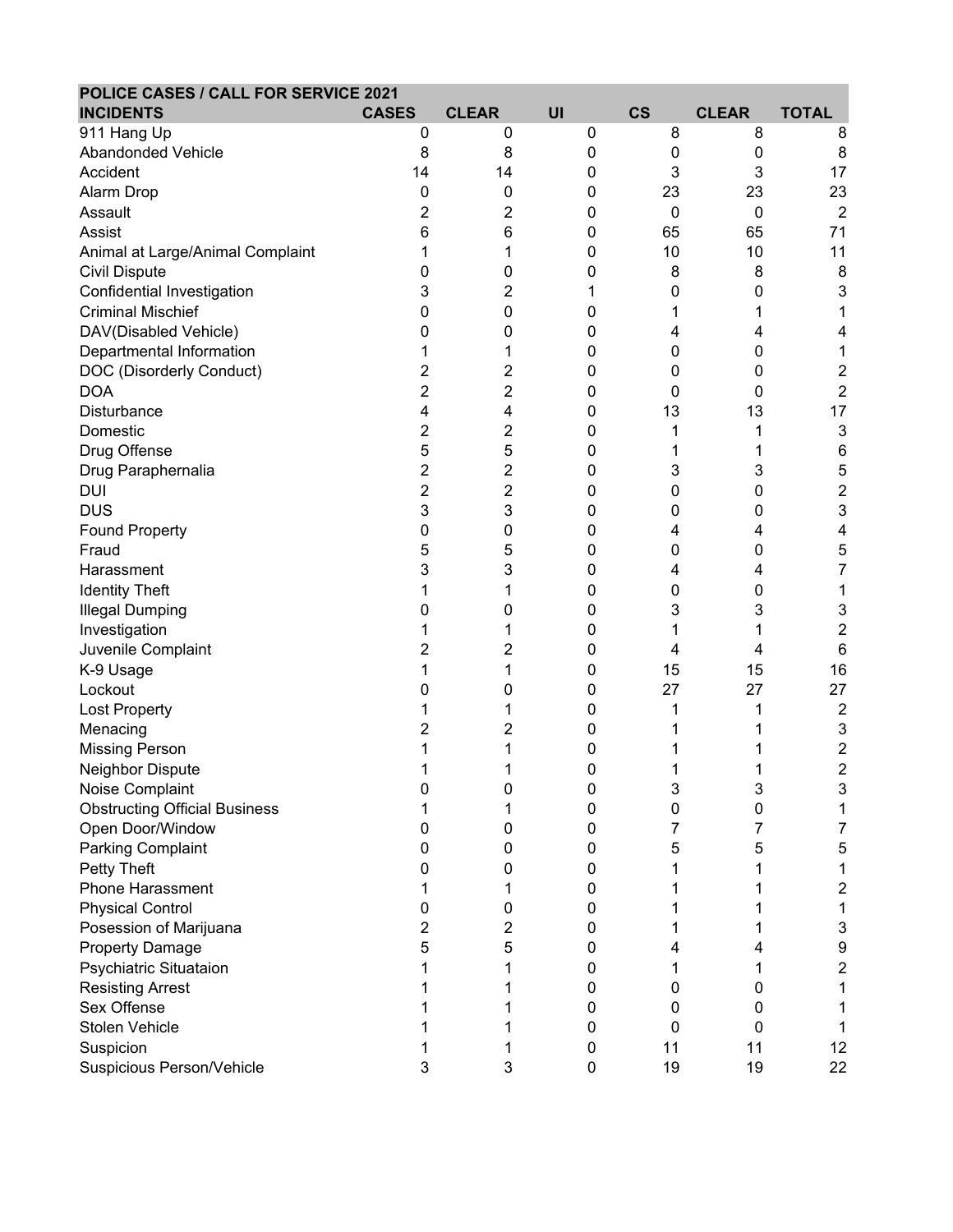| POLICE CASES / CALL FOR SERVICE 2021 |              |              |    |               |              |              |
|--------------------------------------|--------------|--------------|----|---------------|--------------|--------------|
| <b>INCIDENTS</b>                     | <b>CASES</b> | <b>CLEAR</b> | UI | $\mathsf{cs}$ | <b>CLEAR</b> | <b>TOTAL</b> |
| Theft                                |              |              |    | 2             | າ            | 6            |
| <b>Traffic Complaint</b>             |              |              |    |               |              |              |
| Trespassing                          |              |              |    |               |              | 2            |
| <b>Underage Consumption</b>          |              |              |    |               |              |              |
| <b>Unwanted Subject</b>              |              |              |    |               |              | 3            |
| Vandalism                            |              |              |    |               |              |              |
| <b>Warrant Arrest</b>                |              |              |    |               |              | 4            |
| Weapon Offense                       |              |              |    |               |              | 2            |
| <b>Welfare Check</b>                 |              |              |    | 14            | 14           | 17           |
| <b>TOTALS</b>                        | 104          | 103          |    | 287           | 287          | 391          |

| TOTAL CASES TO DATE         | 104 |
|-----------------------------|-----|
| TOTAL CASES CLEARED TO DATE | 103 |
| TOTAL CASES UI TO DATE      |     |
| TOTAL CS TO DATE            | 287 |
| TOTAL CS CLEARED TO DATE    | 287 |
|                             |     |

| TOTAL CASES FOR 2020      | 65.  |
|---------------------------|------|
| TOTAL CASES CLEARED 2020  | 65.  |
| TOTAL CASES UI FOR 2020   |      |
| TOTAL CS FOR 2020         | 397. |
| TOTAL CS CLEARED FOR 2020 | 397. |

KEY: CS- CALL FOR SERVICE UI- UNDER INVESTIGATION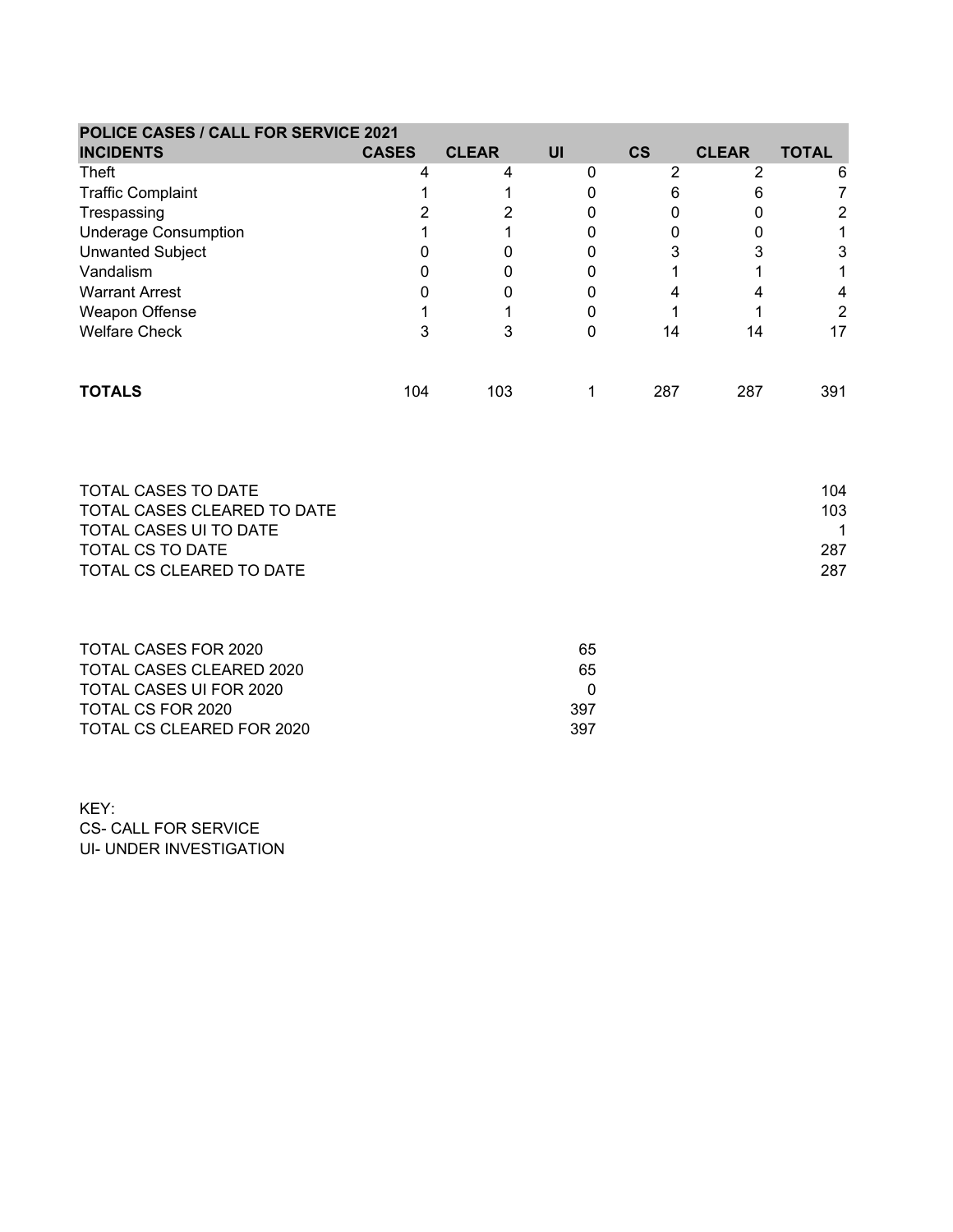Ė ٠

| <b>ARRESTS AND FINES LEVIED BY THE COURTS</b> |                | <b>ARRESTS DISPOSITIONS</b> |
|-----------------------------------------------|----------------|-----------------------------|
| Aggravated Posession of Drugs                 | 1              | \$-                         |
| Assault                                       | 2              | \$-                         |
| <b>Assured Clear Distance</b>                 | 4              | \$114.00                    |
| <b>Criminal Damage</b>                        | 3              | \$-                         |
| Defective Equipment                           | 1              | \$150.00                    |
| <b>Distracted Driving</b>                     | 13             | \$1,219.00                  |
| Drug Paraphanelia                             | 1              | \$150.00                    |
| Drug Posession                                | 1              | \$150.00                    |
| <b>DUI</b>                                    | $\overline{2}$ | \$1,275.00                  |
| <b>DUS</b>                                    | 8              | \$650.00                    |
| Escape                                        | 1              | $$-$                        |
| <b>Expired Plates</b>                         | 6              | \$333.00                    |
| Failure to Comply                             | 2              | \$-                         |
| <b>Failure to Control</b>                     | 2              | \$-                         |
| <b>Failure to Yield</b>                       | 1              | \$43.00                     |
| Illegal U-Turn                                | 2              | \$43.00                     |
| Improper Discharge of Firearm                 | 1              | \$-                         |
| Improper Parking                              | 33             | \$640.00                    |
| Incorrigibility                               | 1              | \$-                         |
| Lanes of Travel                               | 3              | \$43.00                     |
| No OL/No MC Endorsement                       | 2              | \$318.00                    |
| No Seat Belt                                  | 1              | \$50.00                     |
| <b>Obstructing Official Business</b>          | 2              | \$-                         |
| Open Container in Motor Vehicle               | 1              | \$68.00                     |
| Posession of Controlled Substance             | 1              | \$-                         |
| Posession of Marijuana                        |                | \$150.00                    |
| <b>Resisting Arrest</b>                       | 2              | $\frac{2}{3}$               |
| Right of Way                                  | $\overline{2}$ | \$86.00                     |
| Speed                                         | 72             | \$4,139.00                  |
| <b>Theft</b>                                  | 2              | \$-                         |
| Traffic                                       | 7              | \$286.00                    |
| <b>Turn Signal</b>                            | 3              | \$43.00                     |
| Trespass                                      | 1              | \$-                         |
| <b>Underage Posession</b>                     | 1              | \$-                         |
| <b>Violation Protection Order</b>             | 1              | \$-                         |
| Weapons while Intoxicated                     | 1              | \$-                         |
| <b>TOTALS</b>                                 | 187            | \$9,950.00                  |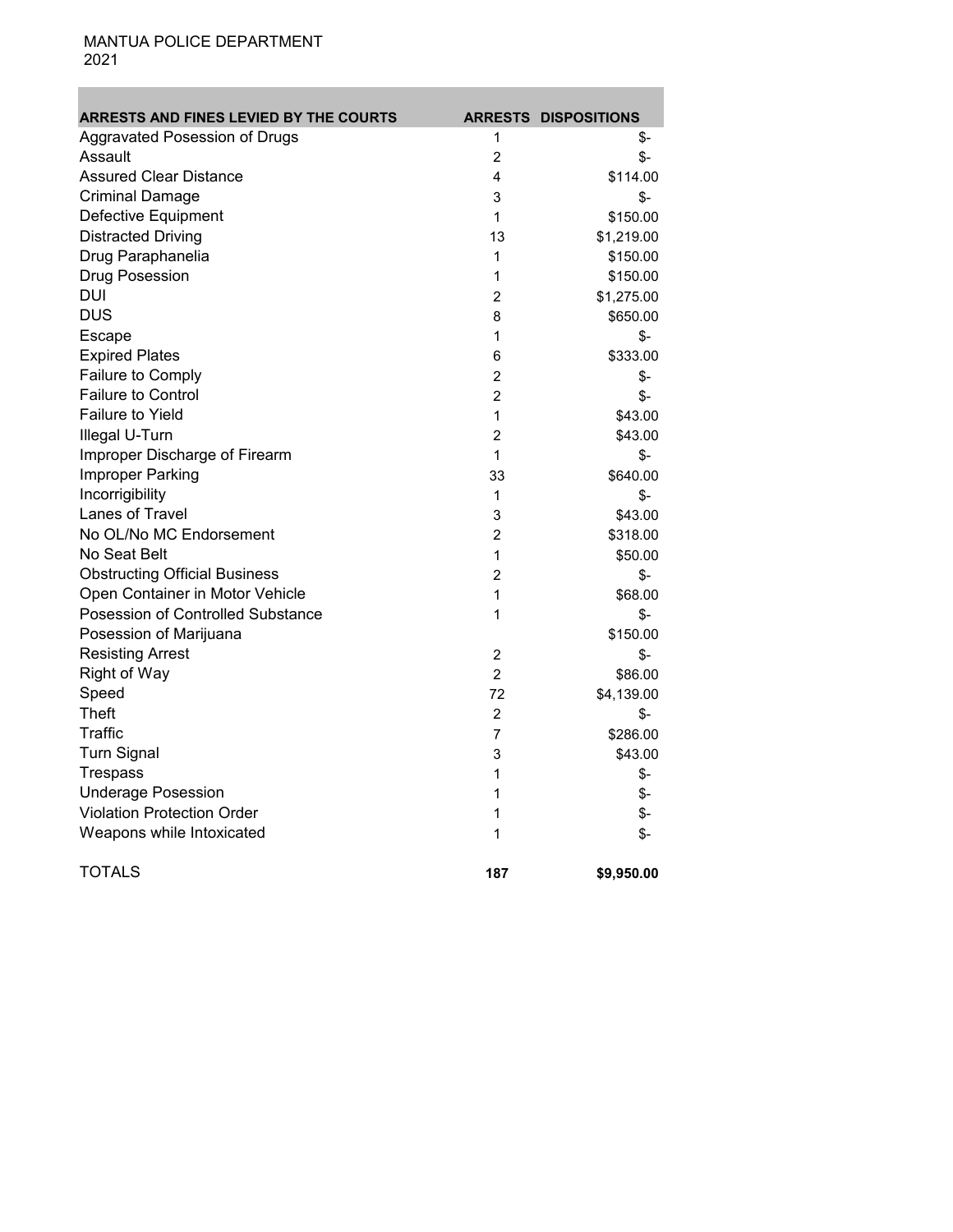| <b>Mantua Shalersville Fire Department Summary</b> |            | <b>MUTUAL</b> |             |                |              |
|----------------------------------------------------|------------|---------------|-------------|----------------|--------------|
| 2021                                               | <b>EMS</b> | <b>MVA</b>    | <b>FIRE</b> | <b>AID</b>     | <b>TOTAL</b> |
| January                                            | 109        | 7             | 18          | 0              | 134          |
| February                                           | 89         | 6             | 11          | 1              | 107          |
| March                                              | 89         | 8             | 31          | 4              | 132          |
| April                                              | 92         | 5             | 14          | $\overline{2}$ | 113          |
| May                                                | 100        | 4             | 22          | $\overline{7}$ | 133          |
| June                                               | 82         | 13            | 21          | $\overline{4}$ | 120          |
| July                                               | 87         | 11            | 15          | 5              | 118          |
| August                                             | 77         | 7             | 25          | 3              | 112          |
| September                                          | 99         | 5             | 15          | 4              | 123          |
| October                                            | 93         | 5             | 19          | $\overline{4}$ | 121          |
| November                                           | 111        | 12            | 21          | 5              | 149          |
| December                                           | 109        | 12            | 15          | $\overline{2}$ | 138          |
| <b>TOTALS</b>                                      | 1137       | 95            | 227         | 41             | 1500         |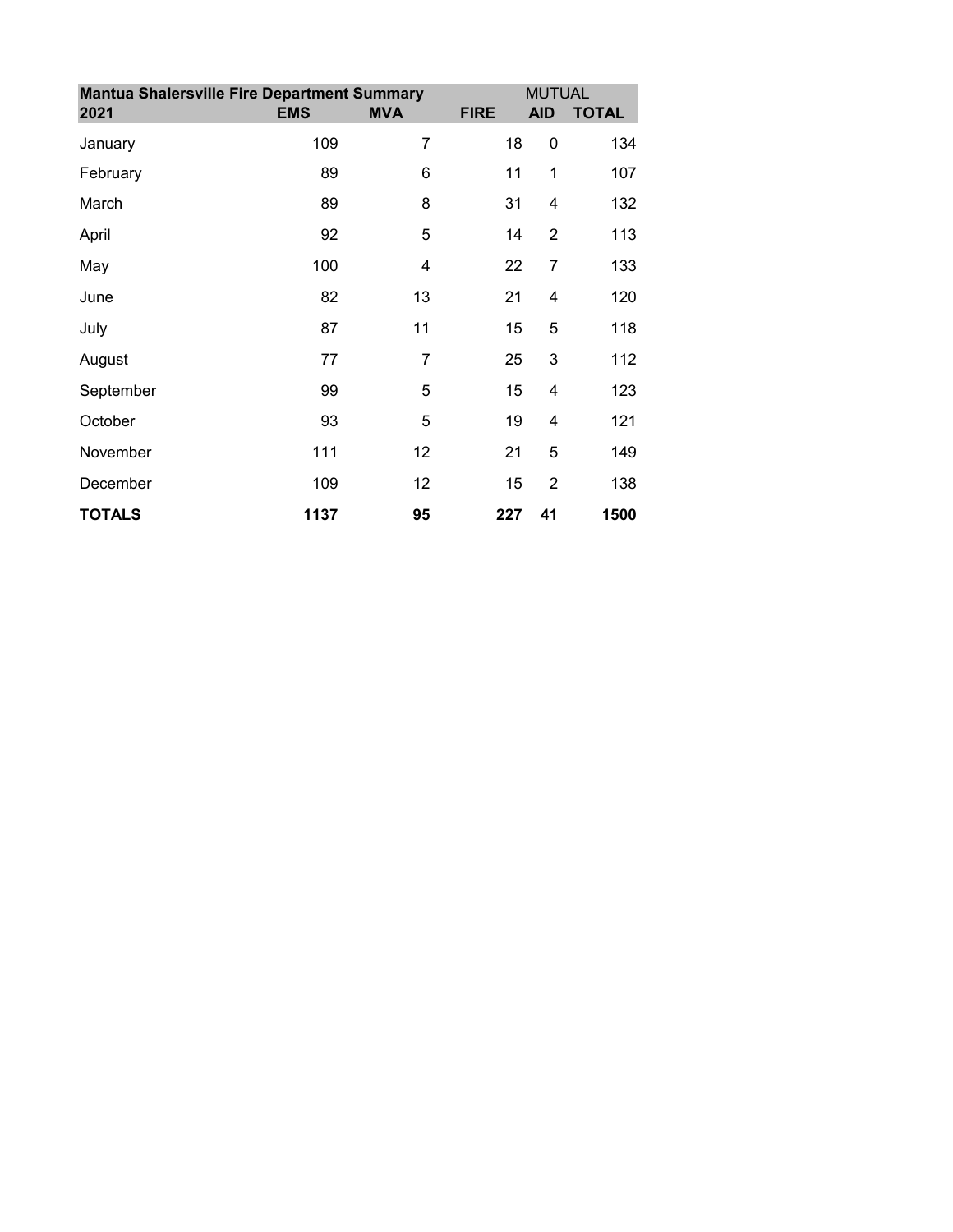|        |                  | <b>CALL</b><br><b>CARDS</b> | <b>TRAFFIC</b><br><b>CITES</b> | <b>PARKING</b><br><b>CITES</b> | <b>MINI</b><br><b>CITES</b> | <b>TRAFFIC</b><br><b>WARNINGS</b> | <b>CRIMINAL</b><br><b>ARRESTS</b> |
|--------|------------------|-----------------------------|--------------------------------|--------------------------------|-----------------------------|-----------------------------------|-----------------------------------|
|        | 0001-0800        | $\overline{5}$              | 1                              | 1                              | 0                           | 8                                 | $\pmb{0}$                         |
| MON.   | 0800-1600        | 19                          | 1                              | $\mathbf{1}$                   | 0                           | 21                                | $\mathbf 1$                       |
|        | 1600-2400        | 34                          | 19                             | 1                              | $\pmb{0}$                   | 58                                | 3                                 |
|        | <b>TOTAL</b>     | 58                          | 21                             | 3                              | $\pmb{0}$                   | 87                                | 4                                 |
|        | 0001-0800        | 9                           | 0                              | 4                              | $\pmb{0}$                   | 4                                 | $\mathbf 0$                       |
| TUES.  | 0800-1600        | 25                          | 4                              | 1                              | $\mathbf 0$                 | 18                                | $\mathbf 0$                       |
|        | 1600-2400        | 33                          | 2                              | 1                              | $\pmb{0}$                   | 17                                | 0                                 |
|        | <b>TOTAL</b>     | 67                          | 6                              | 6                              | $\mathbf 0$                 | 39                                | $\pmb{0}$                         |
|        | 0001-0800        | 9                           | 4                              | $\mathbf 5$                    | $\pmb{0}$                   | 18                                | $\pmb{0}$                         |
| WED.   | 0800-1600        | 21                          | 3                              | 4                              | $\pmb{0}$                   | 14                                | 0                                 |
|        | 1600-2400        | 21                          | 17                             | 0                              | $\overline{c}$              | 80                                | 1                                 |
|        | <b>TOTAL</b>     | 51                          | 24                             | 9                              | $\overline{c}$              | 112                               | 1                                 |
|        | 0001-0800        | 8                           | 1                              | $\overline{2}$                 | $\pmb{0}$                   | 10                                | $\pmb{0}$                         |
| THURS. | 0800-1600        | 22                          | 3                              | $\pmb{0}$                      | 0                           | 12                                | 1                                 |
|        | 1600-2400        | 29                          | 1                              | 0                              | 0                           | 13                                | 3                                 |
|        | <b>TOTAL</b>     | 59                          | 5                              | $\overline{c}$                 | $\pmb{0}$                   | 35                                | 4                                 |
|        | 0001-0800        | 4                           | 1                              | $\pmb{0}$                      | $\pmb{0}$                   | 17                                | $\mathbf{1}$                      |
| FRI.   | 0800-1600        | 27                          | 6                              | 2                              | $\pmb{0}$                   | 19                                | $\,6\,$                           |
|        | 1600-2400        | 30                          | 21                             | 1                              | $\overline{c}$              | 44                                | $\overline{c}$                    |
|        | <b>TOTAL</b>     | 61                          | 28                             | 3                              | $\overline{2}$              | 80                                | $\boldsymbol{9}$                  |
|        | 0001-0800        | $\overline{5}$              | $\pmb{0}$                      | $\pmb{0}$                      | $\pmb{0}$                   | 10                                | $\pmb{0}$                         |
| SAT.   | 0800-1600        | 19                          | $\overline{7}$                 | 4                              | 3                           | 38                                | $\pmb{0}$                         |
|        | 1600-2400        | 21                          | 12                             | $\overline{7}$                 | 1                           | 20                                | $\sqrt{5}$                        |
|        | <b>TOTAL</b>     | 45                          | 19                             | 11                             | 4                           | 68                                | $\mathbf 5$                       |
|        | 0001-0800        | $\ensuremath{\mathsf{3}}$   | 0                              | 1                              | $\pmb{0}$                   | $\overline{2}$                    | 1                                 |
| SUN.   | 0800-1600        | 17                          | 5                              | 1                              | 1                           | 27                                | 0                                 |
|        | 1600-2400        | 30                          | 21                             | $\mathbf 0$                    | $\boldsymbol{2}$            | 23                                | 0                                 |
|        | <b>TOTAL</b>     | 50                          | 26                             | $\overline{2}$                 | 3                           | 52                                | 1                                 |
|        | TOTALS 0001-0800 | 43                          | $\overline{7}$                 | 13                             | $\pmb{0}$                   | 69                                | $\boldsymbol{2}$                  |
|        | 0800-1600        | 150                         | 29                             | 13                             | $\overline{4}$              | 149                               | 8                                 |
|        | 1600-2400        | 198                         | 93                             | $10$                           | $\overline{7}$              | 255                               | 14                                |
|        | <b>TOTAL</b>     | 391                         | 129                            | 36                             | 11                          | 473                               | 24                                |

|                        | <b>CALL</b>  | <b>TRAFFIC</b> | <b>PARKING</b> | <b>MINI</b>  | <b>TRAFFIC</b>  | <b>CRIMINAL</b> |
|------------------------|--------------|----------------|----------------|--------------|-----------------|-----------------|
| <b>OFFICERS TOTALS</b> | <b>CARDS</b> | <b>CITES</b>   | <b>CITES</b>   | <b>CITES</b> | <b>WARNINGS</b> | <b>ARRESTS</b>  |
| <b>URSO</b>            | 78           | 10             | 19             | 0            | 84              | 5               |
| <b>DUNN</b>            | 43           | 3              | 3              |              | 22              | 8               |
| <b>GILBERT</b>         | 41           | 31             |                |              | 127             | 9               |
| <b>BROTHERS</b>        | 114          | 67             | 3              | 2            | 113             |                 |
| <b>MARONI</b>          | 54           |                |                |              | 21              | 0               |
| <b>FUDELLA</b>         | 25           | 10             | 4              |              | 65              | 0               |
| <b>TOUKONEN</b>        | 18           | 3              | 6              |              | 22              | 0               |
| <b>TERRY</b>           |              | 3              |                | 0            |                 |                 |
| <b>VICICH</b>          |              |                |                |              | 18              |                 |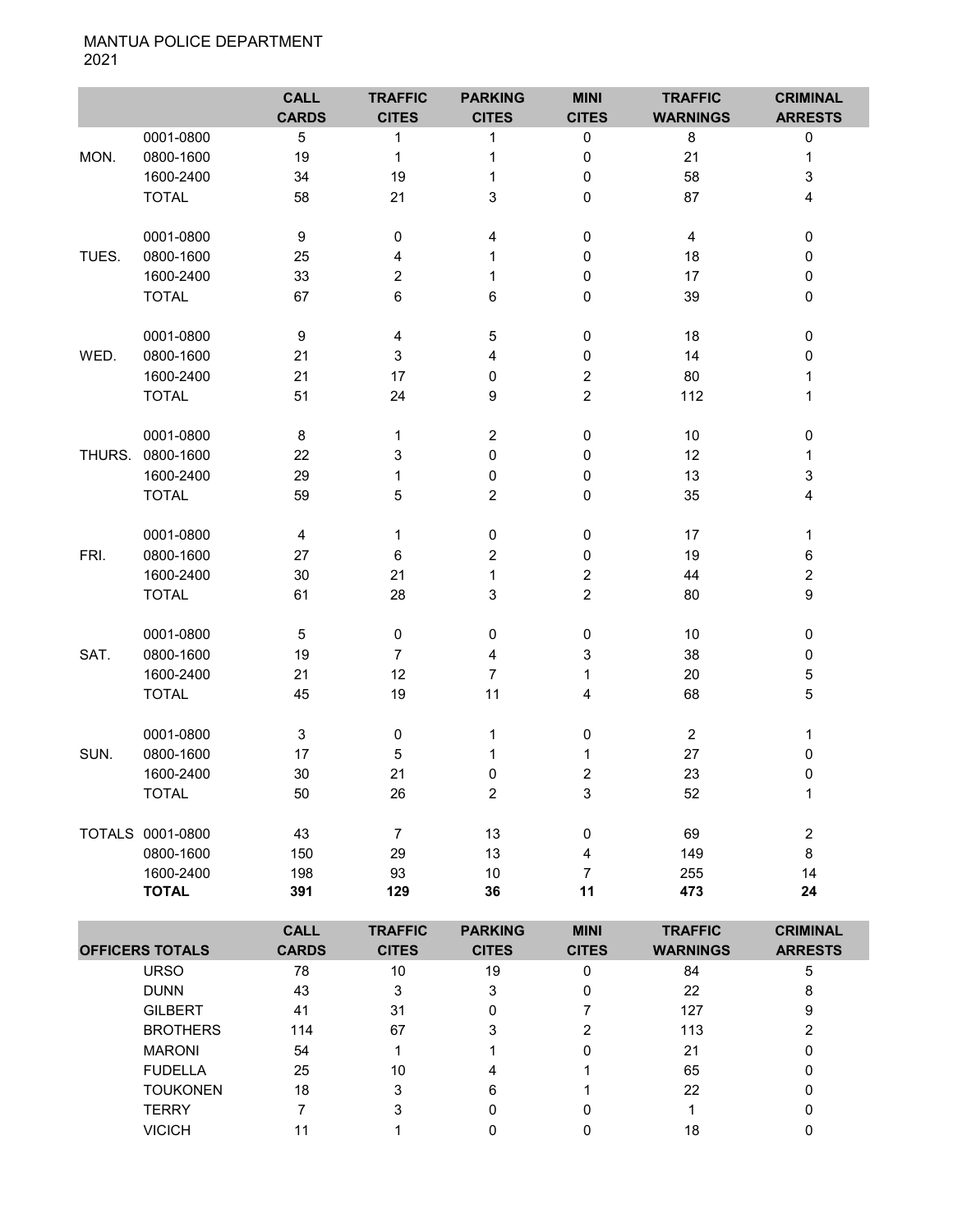| <b>TOTALS</b> | 391 | 129 | 36 | 11 | 473 | 24 |
|---------------|-----|-----|----|----|-----|----|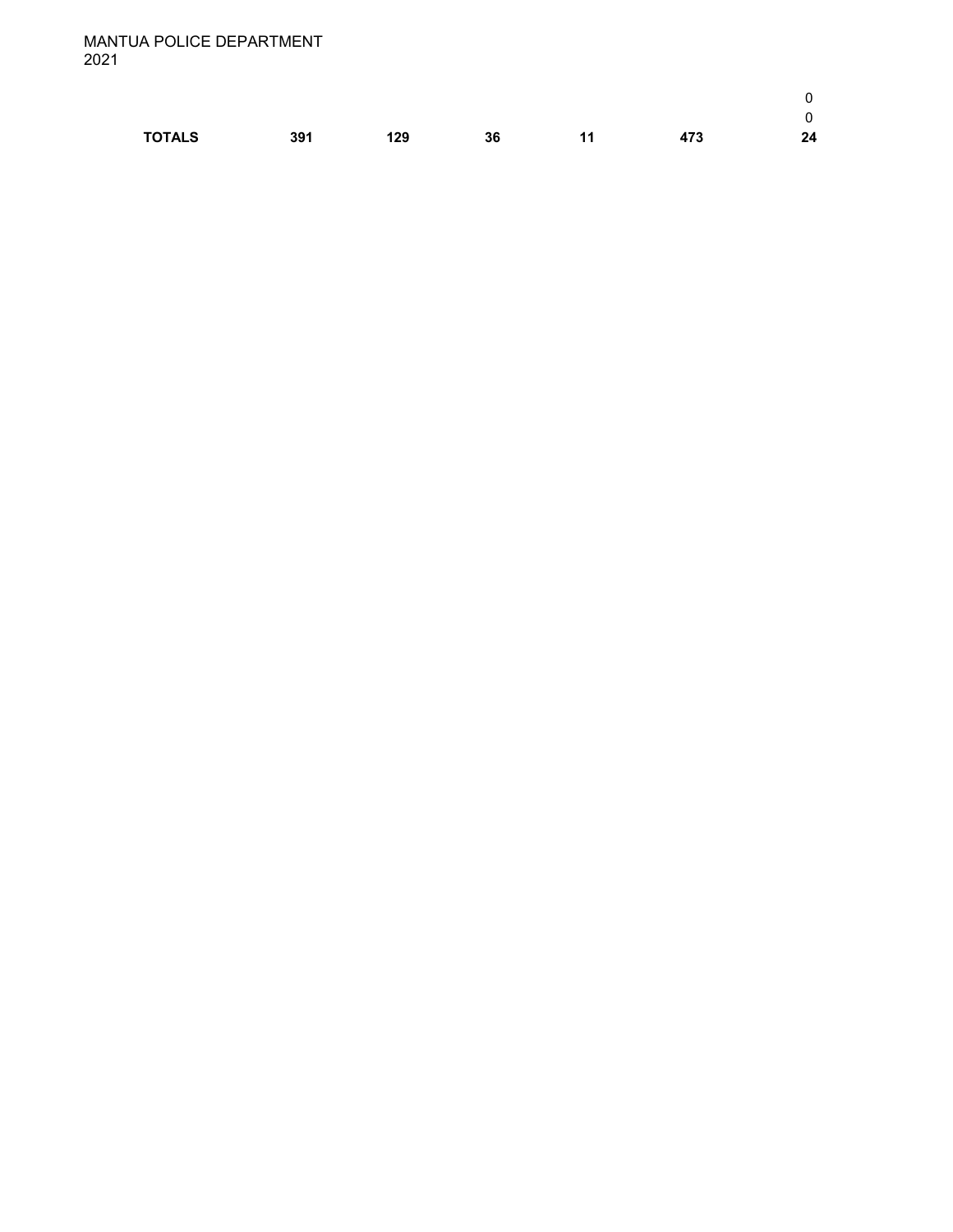П

| <b>ACCIDENTS:</b>           | 2020 | 2021 |
|-----------------------------|------|------|
| Total number of accidents   | 12   |      |
| Injuries in above           |      |      |
| Deaths in above             |      | 0    |
| Number of vehicles involved | 19   | 33   |
| Number of vehicles towed    | 5    | 4    |
| Number of vehicles damaged  | 14   | 26   |

| <b>LOCATION OF ACCIDENTS:</b> | 2020 | 2021 |
|-------------------------------|------|------|
| <b>Intersections</b>          |      | 2    |
| <b>Main Street</b>            |      |      |
| <b>Prospect Street</b>        |      |      |
| <b>High Street</b>            |      |      |
| <b>Franklin Street</b>        |      | 0    |
| Private Property              | 5    | 5    |
| Other                         |      |      |

| <b>TIME OF ACCIDENTS:</b> | 2020 | 2021 |
|---------------------------|------|------|
| 0001 AM to 0400 AM        |      |      |
| 0401 AM to 0800 AM        |      |      |
| 0801 AM to 1200 Noon      |      | 6    |
| 1201 PM to 1600 PM        |      | 5    |
| 1601 PM to 2000 PM        |      | 3    |
| 2001 PM to 0000 Midnight  |      |      |
| Unknown                   |      |      |

| DAY OF THE WEEK OCCURRED: | 2020 | 2021 |
|---------------------------|------|------|
| Sunday                    |      |      |
| Monday                    |      |      |
| Tuesday                   |      | ◠    |
| Wednesday                 |      | 3    |
| Thursday                  |      | ⌒    |
| Friday                    |      | 3    |
| Saturday                  |      |      |
| Unknown                   |      |      |

and the control of the control of

| <b>CAUSATIVE FACTORS**:</b>     | 2020 | 2021 |
|---------------------------------|------|------|
| <b>Failure to Yield</b>         |      |      |
| Ran Red Light, Stop sign, Yield |      | O    |
| Unsafe Speed                    |      | O    |
| Improper Turning                |      | 0    |
| Left of Center                  |      | O    |
| Followin gto Close/ACDA         |      | 4    |
| Improper Lane Change            |      | O    |
| Improper Passing                |      |      |
| Drove off Road                  |      | O    |
| Improper Backing                | 5    | 5    |
| Right of Way                    |      | ר    |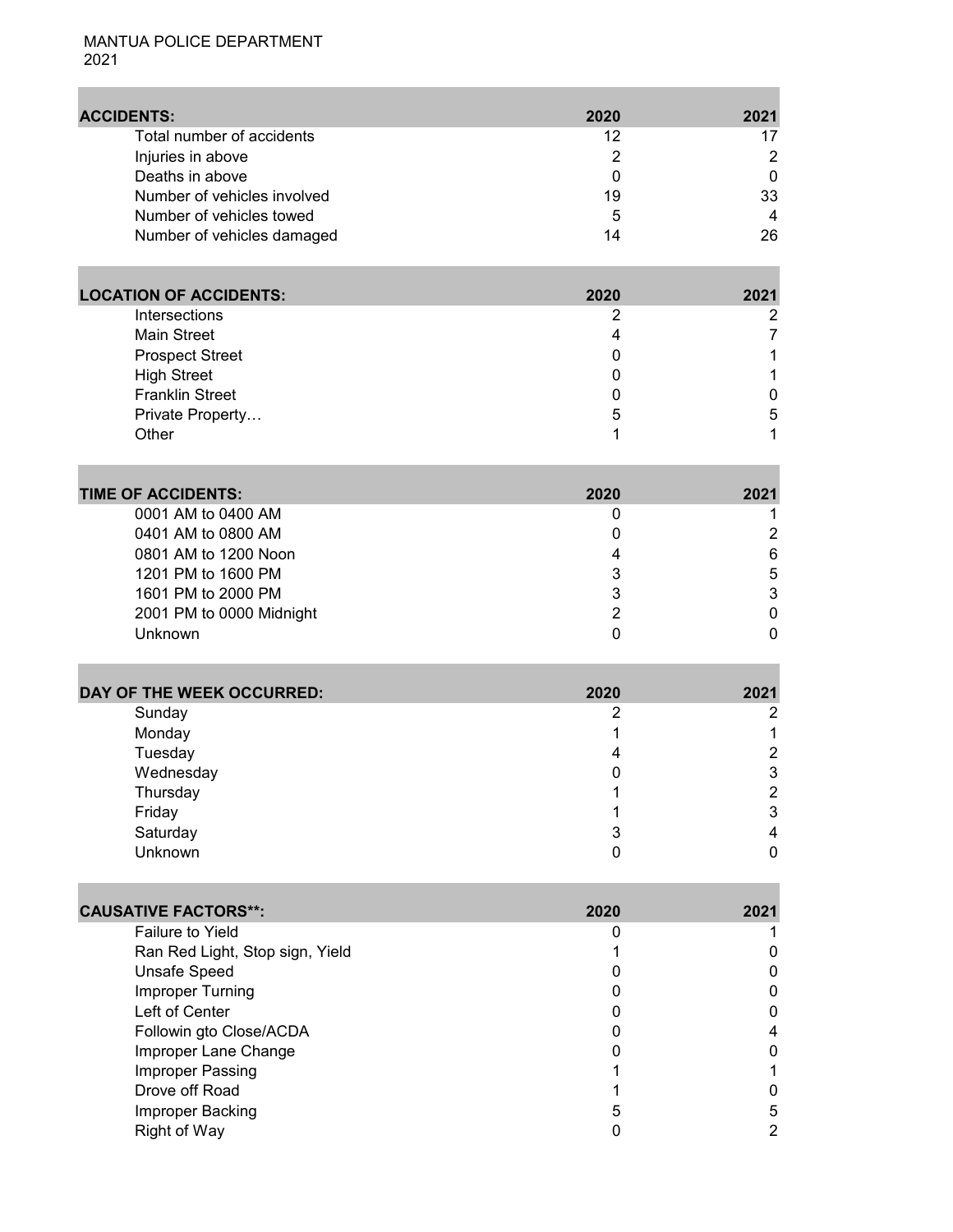| Stopped or Parked Illegally    |      |      |
|--------------------------------|------|------|
| D.U.I. or Drinking             |      |      |
|                                |      |      |
| <b>CAUSATIVE FACTORS**:</b>    | 2020 | 2021 |
| Swerving to Avoid              |      |      |
| Wrong Way                      |      |      |
| <b>Vision Obstruction</b>      |      |      |
| Defective Equipment            |      |      |
| Load Shifting/Falling/Spilling |      |      |
| <b>Improper Crossing</b>       |      |      |
| <b>Driver Inattention</b>      |      |      |
| <b>Other Improper Action</b>   |      |      |
| None                           |      |      |

| <b>CLASSIFICATION OF ACCIDENTS;</b> | 2020 | 2021 |
|-------------------------------------|------|------|
| Vehicles                            | 19   | 29   |
| Motorcycles                         |      |      |
| Pedestrians                         |      |      |
| <b>Bicycles</b>                     |      |      |
| Mopeds                              |      |      |
| All Purpose Vehicles (Off Road)     |      |      |
| Any other type of vehicleS          |      |      |

**NOTE:** It should be noted that each accident could have more than one reason for the cause that is the reason the total may vary from total number of actual accidents investigated.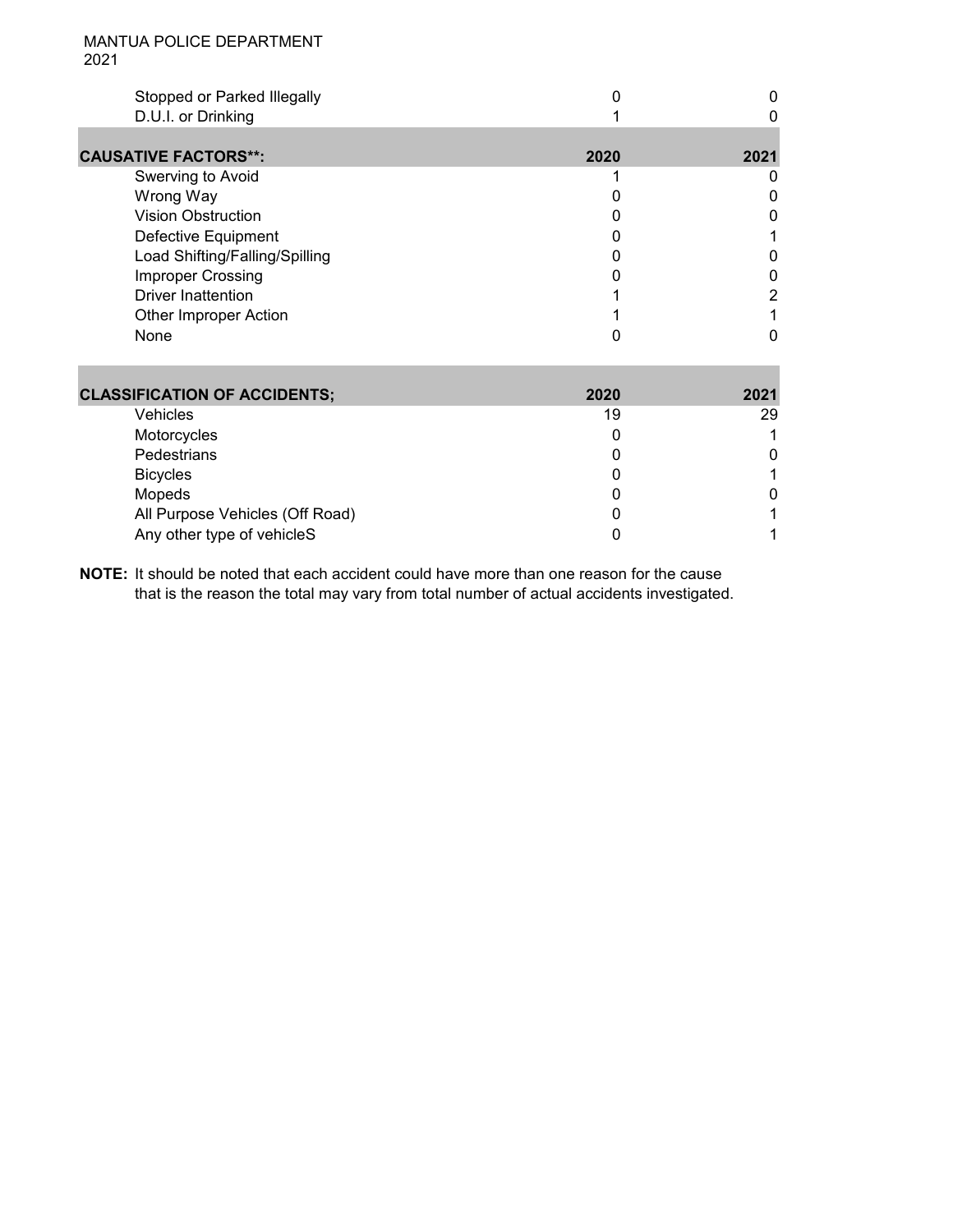#### **MANTUA POLICE DEPARTMENT 2021 Personnel Hours**

| <b>Full Time</b>          |                 | <b>Worked</b> | <b>Fringe</b> | Paid    | <b>Donated</b> | <b>Total</b> |
|---------------------------|-----------------|---------------|---------------|---------|----------------|--------------|
| Joe                       | Urso            | 2152.00       | 80.00         | 2232.00 | 0.00           | 2232.00      |
| Linda                     | Wilke           | 1726.00       | 402.50        | 2128.50 | 0.00           | 2128.50      |
| Eric                      | Dunn (ROAD)     | 586.50        | 176.00        | 762.50  | 0.00           | 762.50       |
| Eric                      | Dunn (SRO)      | 1367.00       | 0.00          | 1367.00 | 0.00           | 1367.00      |
| <b>TOTALS</b>             |                 | 5831.50       | 658.50        | 6490.00 | 0.00           | 6490.00      |
| <b>Part Time Officers</b> |                 | <b>Worked</b> | <b>Fringe</b> | Paid    | <b>Donated</b> | <b>Total</b> |
| Rodney                    | Terry           | 334.00        | 0.00          | 334.00  | 0.00           | 334.00       |
| Miranda                   | <b>Brothers</b> | 1796.50       | 0.00          | 1796.50 | 0.00           | 1796.50      |
| Paul                      | Maroni          | 962.00        | 16.00         | 978.00  | 0.00           | 978.00       |
| Marty                     | Toukonen        | 263.50        | 0.00          | 263.50  | 0.00           | 263.50       |
| AI                        | Gilbert         | 814.00        | 0.00          | 814.00  | 0.00           | 814.00       |
| John                      | Fudella         | 217.00        | 0.00          | 217.00  | 218.50         | 435.50       |
|                           | Vicich          | 290.25        |               | 290.25  | 104.00         | 394.25       |
| Tony                      |                 |               | 0.00          |         |                |              |
| <b>TOTALS</b>             |                 | 4677.25       | 16.00         | 4693.25 | 322.50         | 5015.75      |
|                           |                 |               |               |         |                |              |
| <b>Auxiliary Officers</b> |                 | <b>Worked</b> | <b>Fringe</b> | Paid    | <b>Donated</b> | <b>Total</b> |
| Tony                      | Vicich          | 104.00        |               |         | 104.00         | 104.00       |
| John                      | Fudella         | 218.50        |               |         | 218.50         | 218.50       |

| <b>TOTALS</b>              |                              | 322.50        | 0.00          | 0.00    | 322.50         | 322.50  |
|----------------------------|------------------------------|---------------|---------------|---------|----------------|---------|
|                            |                              | <b>Worked</b> |               | Paid    |                |         |
|                            | <b>Part Time Dispatchers</b> |               | <b>Fringe</b> |         | <b>Donated</b> | Total   |
| Michelle                   | <b>Burnett</b>               | 164.50        | 0.00          | 164.50  | 0.00           | 164.50  |
| Miranda                    | <b>Brothers</b>              | 426.25        | 0.00          | 426.25  | 0.00           | 426.25  |
| Aaron                      | Coffman                      | 257.50        | 0.00          | 257.50  | 0.00           | 257.50  |
| John                       | Fudella                      | 1395.00       | 0.00          | 1395.00 | 0.00           | 1395.00 |
| Sarah                      | Harper                       | 1746.50       | 0.00          | 1746.50 | 0.00           | 1746.50 |
| Stephanie                  | Morhidge                     | 591.25        | 0.00          | 591.25  | 0.00           | 591.25  |
| Marty                      | Toukonen                     | 200.00        | 0.00          | 200.00  | 0.00           | 200.00  |
| Victoria                   | Wilcox                       | 455.50        | 0.00          | 455.50  | 0.00           | 455.50  |
| Angela                     | Hager                        | 738.00        | 0.00          | 738.00  | 0.00           | 738.00  |
| Tony                       | Lightner                     | 1034.00       | 0.00          | 1034.00 | 0.00           | 1034.00 |
| <b>TOTALS</b>              |                              | 7008.50       | 0.00          | 7008.50 | 0.00           | 7008.50 |
| <b>Totals For The Year</b> |                              |               |               |         |                |         |

| Road                       | <b>Worked</b> | <b>Fringe</b> | Paid    | <b>Donated</b> | <b>Total</b> |
|----------------------------|---------------|---------------|---------|----------------|--------------|
| Full-Time                  | 2738.50       | 256.00        | 2994.50 | 0.00           | 2994.50      |
| Part-Time                  | 4677.25       | 0.00          | 4677.25 | 322.50         | 4999.75      |
| <b>SRO</b>                 | 1367.00       | 0.00          | 1367.00 | 0.00           | 1367.00      |
| Auxiliary                  | 322.50        | 0.00          | 0.00    | 322.50         | 322.50       |
| <b>TOTALS</b>              | 9105.25       | 256.00        | 9038.75 | 645.00         | 9683.75      |
| <b>Totals For The Year</b> |               |               |         |                |              |
| <b>Dispatch</b>            | <b>Worked</b> | <b>Fringe</b> | Paid    | <b>Donated</b> | Total        |
| Full-Time                  | 1726.00       | 402.50        | 2128.50 | 0.00           | 2128.50      |
| Part-Time                  | 7008.50       | 0.00          | 7008.50 | 0.00           | 7008.50      |
| <b>TOTALS</b>              | 8734.50       | 402.50        | 9137.00 | 0.00           | 9137.00      |